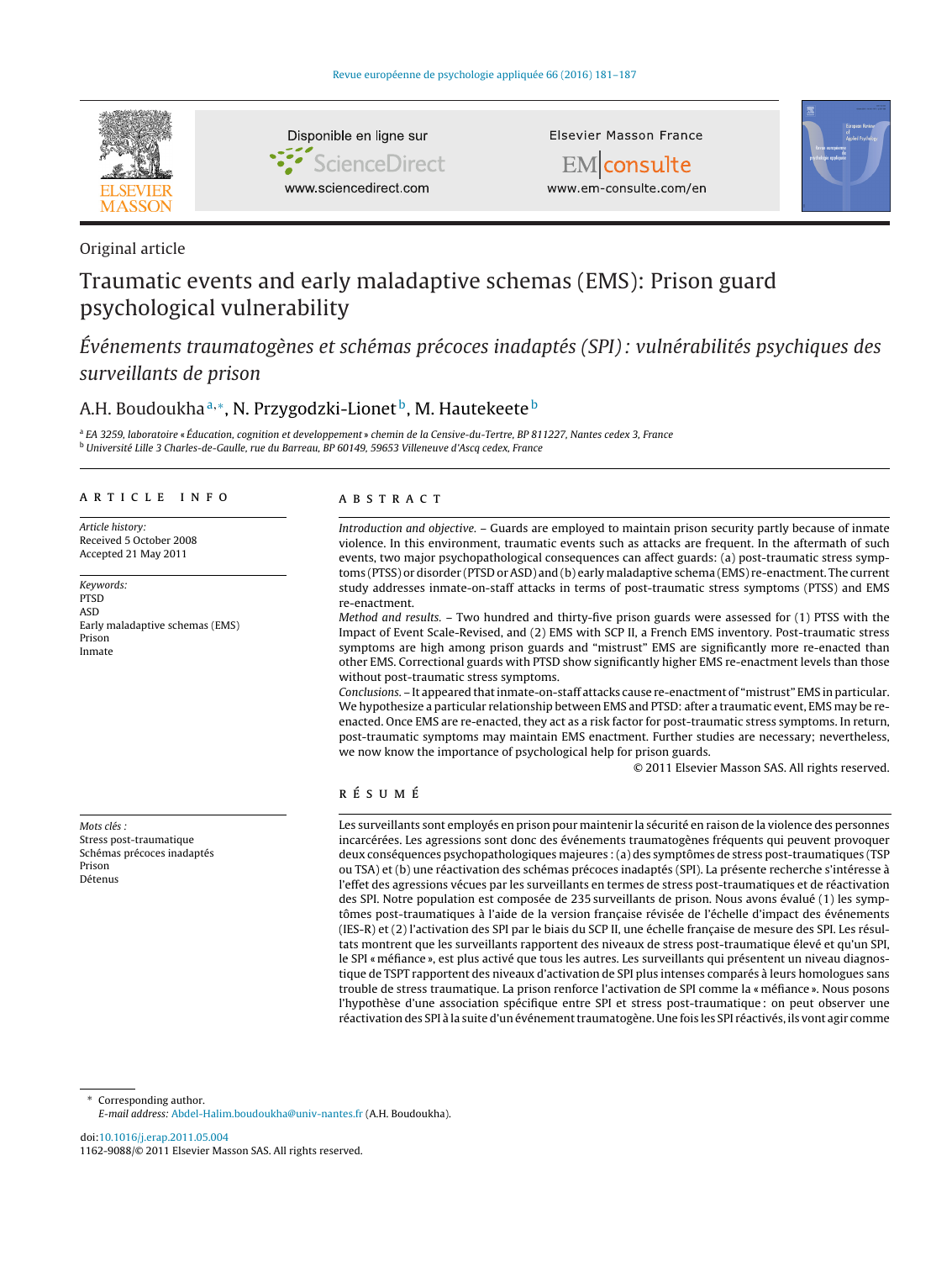facteur de risque devant la symptomatologie post-traumatique (TSP ou TSA). En retour, le stress posttraumatique pourrait maintenir l'activation des SCPI. Ces hypothèses méritent des études plus poussées, dans l'avenir. Pour le présent, il faut améliorer et développer les prises en charge psychologiques proposés aux professionnels travaillant en prison.

© 2011 Elsevier Masson SAS. Tous droits réservés.

## **1. Introduction**

#### 1.1. Prison and post-traumatic stress symptoms

Prison is a dangerous setting ([Przygodzki-Lionet and Noël,](#page-6-0) [2004\).](#page-6-0) Prison staff and inmate safety and security are primary goals in the administration of correctional facilities. Whilst prison disorder and violence such as escapes, riots, etc. have significantly decreased, mental disorders and suicide rates among inmates are increasing ([Duburcq et al., 2006; Magaletta et al., 2008\) a](#page-5-0)nd the rate of inmate-on-staff assaults has increased in French prisons [\(DAP,](#page-5-0) [2009\).](#page-5-0)

Consequently, correctional facility guards are chronically confronted with violence, as well as inmates' mental disorders and suffering [\(Sorensen et al., 2011\).](#page-6-0) These situations meet the core features of the traumatic events or trauma defined in the ICD-10 ([OMS, 1994\):](#page-6-0) "stressful event or situation of an exceptionally threatening or catastrophic nature, which is likely to cause pervasive distress in almost anyone".

The experience of such an event, during which "the person's response involved intense fear, helplessness, or horror"([APA, 2004\),](#page-5-0) often leads to post-traumatic stress symptoms. Typical symptoms include (a) re-experiencing symptoms: episodes of repeated reliving of the trauma (intrusive memories, dreams, etc.); (b) numbing/avoidance symptoms: a sense of "numbness" and emotional blunting, detachment from other people, anhedonia and avoidance of activities and situations reminiscent of the trauma and (c) hyper-arousal symptoms: unresponsiveness to surroundings. DSM-IV-TR distinguishes between acute and chronic PTSD ([APA,](#page-5-0) [2003\).](#page-5-0) Acute PTSD is diagnosed if the duration of symptoms is less than 3 months and onset is greater than one month post-trauma. Chronic PTSD is diagnosed if the duration of symptoms is three months or more.

Moreover, patients frequently expressed a pervasive change in themselves and their world after experiencing the trauma. Their conceptualization of the world as reasonably controllable and predictable and their conceptualization of the self as reasonably protected are shattered by the traumatic event they experienced [\(Janoff-Bulman, 2004\).](#page-5-0) After trauma, the victim's world becomes a meaningless, uncontrollable, and unpredictable place in which her/his self is vulnerable to random malevolence [\(Dalgleish,](#page-5-0) [2004\)](#page-5-0)

#### 1.2. Schemas and PTSD

The schema-based models for PTSD specifically account for these sufferer's psychological changes following a trauma [\(Young](#page-6-0) [et al., 2005\).](#page-6-0)

The term schema is used to refer to a way of mentally representing knowledge. Its task is the organization of knowledge at different levels of abstraction ([Rummelhart, 1975\).](#page-6-0) Schemas bestow order to the innumerable life experiences through their coding and their representation in the mind ([Brewer and Nakamura, 1984; Neisser,](#page-5-0) [1976\).](#page-5-0) Schemas are mental representations that serve as models of aspects of the world, the self and others ([Rusinek, 2006\).](#page-6-0) Consequently, "the existence of schemas obviates the need to mentally

reinvent the wheel with each new experience by providing a blueprint against which that experience can be fitted" ([Dalgleish, 2004\).](#page-5-0)

PTSD is an interesting disorder that enables understanding of how experiencing a traumatic event can change the sufferers' view of themselves, of others and of the world. [Janoff-Bulman \(1992\)](#page-5-0) argued that "to the extent that particular assumptions [i.e. schemas] are held with extreme confidence and have not been challenged, they are more likely to be utterly shattered, with devastating results for the victim". Schema-based theories highlight two major explanatory principles in PTSD psychopathology:

New information or experiences that are significantly inconsistent with schemas are disruptive. Schemas must either assimilate or organize them in some way and/or become changed by them. The organizational-functional schema model explains how schema organization is compelled to modify itself because of its method of functioning and the way schemas develop [\(Hautekeete, 1998\).](#page-5-0) This explains individual differences in the content and nature of schemas as a function of past experience. It also highlights the pathological or healthy direction of the process.

The current and past sense of reality is organized in a schemaconsistent way. The selection and the interpretation of events in a schema-consistent manner reinforce pre-existing schemas.

These processes can become maladaptive when there is a systematic bias: a dysfunctional schema will produce a disabling effect on the psychological processing ([Cason et al., 2002; Hautekeete](#page-5-0) [et al., 2006\).](#page-5-0) EMS theory addresses that phenomenon.

#### 1.3. EMS and the re-enactment process

The schema-focused approach postulates that people are unconsciously drawn to events, situations and relationships that trigger their EMS ([Young and Klosko, 1993\).](#page-6-0) An EMS is defined as an extremely stable and enduring interpersonal theme that develops during childhood, is elaborated throughout one's lifetime, and is dysfunctional to a significant degree.

The purpose of an EMS is to replicate childhood experiences (notably 'toxic' ones) in an attempt to put things right on a psychological level by producing a different outcome from the one experienced in childhood. Themechanism of "re-enactment" can be seen as a psychological "self-healing process", which aims to heal the underlying EMS ([Young et al., 2005\).](#page-6-0) When an EMS becomes rigid and extreme, the individual goes on perpetually re-enacting the schema. EMS have been extensively studied in adults but the results concerning the number of EMS vary, from study to study, from 15 EMS ([Schmidt et al., 1995\)](#page-6-0) to 13 EMS ([Hautekeete et al.,](#page-5-0) [2001\).](#page-5-0)

What is the relationship between PTSD, EMS and prison guards? The re-enactment of an EMS in the work context is a significant factor in the causation and maintenance of mental disorder and work-related dysfunctions ([Bamber and McMahon, 2008\).](#page-5-0) These "re-enactments" are particularly manifested in the interpersonal domain, where the individual relates to others in the here and now as if they were actually back in the problematic relationship from the past. Prison is a work setting that lends prison guards and inmates readily to this, since the analogies between the early family environment and prison situations are numerous.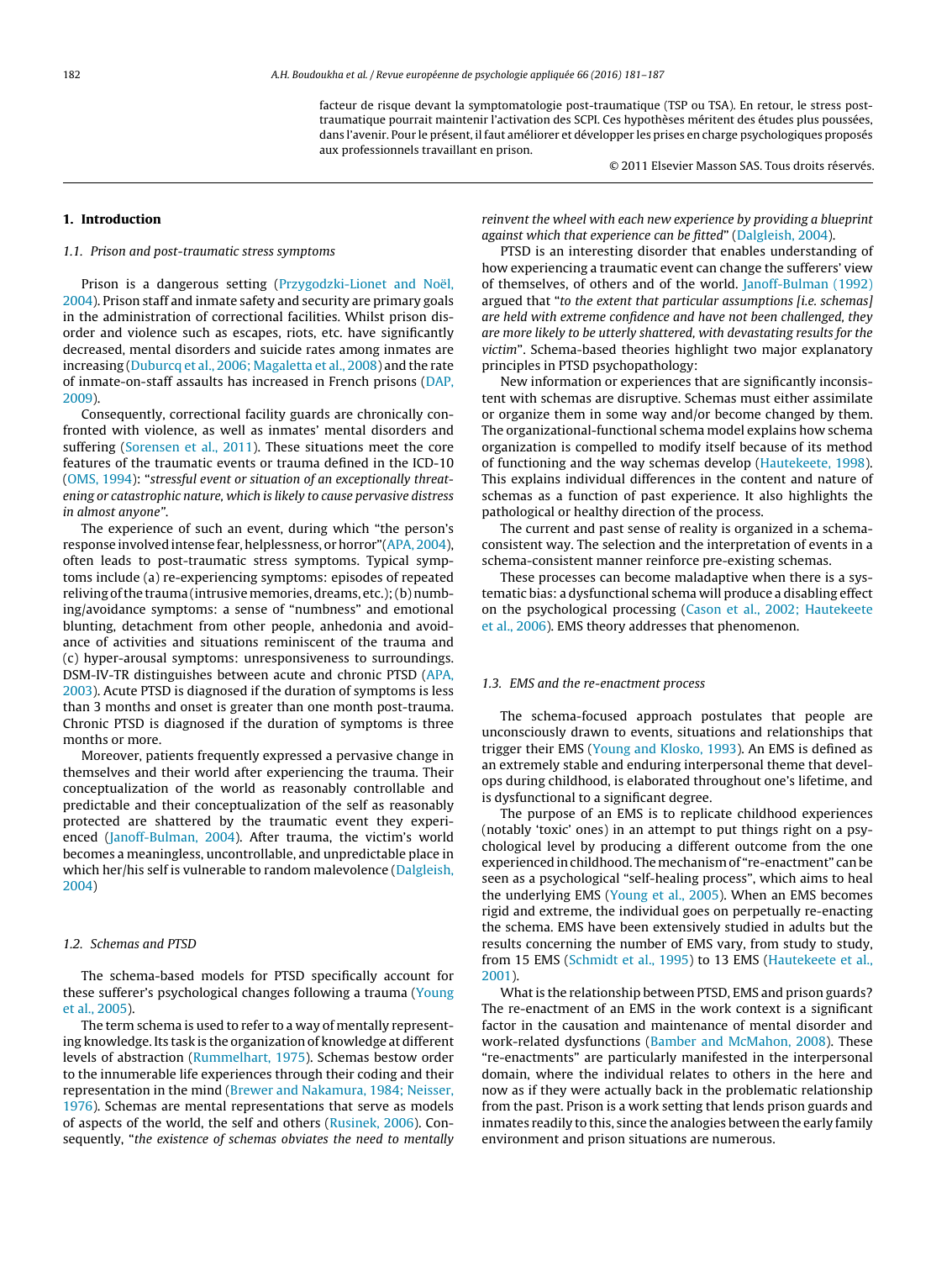In conclusion, there is a growing body of evidence supporting the links between EMS, PTSD and the re-enactment hypothesis. However, it has been subject to little empirical investigation.

#### 1.4. Aims and hypotheses

This study aimed to fill gap in the literature by providing empirical data, which would highlight the link between traumatic events, post-traumatic symptoms and EMS re-enactment using a population of prison guards. Specifically, it was hypothesized on the basis of the reviewed existing literature and previous research findings that:

- EMS will be differentially re-enacted among prison guards, reflecting specific relationships to inmates;
- a prison guard's EMS re-enactment will vary according to posttraumatic stress symptoms: the more severe the post-traumatic symptoms are, the higher the EMS re-enactment will be.

### **2. Study design and method**

#### 2.1. Participants

The participants in the study were 235 prison guards in French correctional facilities. There were 46 women and 188 men, ranging from 22 to 56 years old, with a mean age of 36 years and 11 months old ( $\sigma$  = 7 years and 5 months). Average tenure was 11, 5 years ( $\sigma$ =7.4 years), varying from 2 months to 30 years. Most of our prison guards had graduated from high school: 48% with a high school diploma, 43.5% with a bachelor's degree and 8.5% a master's degree. Such rates are representative of prison guards, according to the French correctional department statistics department [\(DAP,](#page-5-0) [2010\).](#page-5-0)

Victimizations among our prison guards were very common: more than 87% had experienced an attack of some sort, whether verbal, physical or with a weapon; more than 88% had been confronted with another type of traumatic event (i.e., attempted inmate suicide, inmate self-mutilation, etc.).

#### 2.2. Measurements used

A small battery of questionnaires consisting of a range of selfreport measurements was devised. In order to potentially increase response rates and reduce the demands made upon participants, consideration was given to questionnaire length, completion time and readability. It was estimated that it would take approximately 30 min to fully complete the entire set. Questionnaires used in the present study are presented hereafter.

## **3. Participant information sheet and demographics questionnaire**

The participant information sheet outlined the purpose of the study, how to take part in the study and contact details for the researcher. The demographics questionnaire was used to collect participant information such as age, gender, tenure, occupation and specialty, and experiences of traumatic events therapy. Most items were multiple-choice questions, with the exception of the item "other traumatic events", which was open-ended in nature.

## **4. Impact of Event Scale Revised (IES-R)**

Post-traumatic stress symptoms were assessed by using the 22 item IES-R French version [\(Brunet et al., 2003\).](#page-5-0) The IES-R is a short, easily administered self-report questionnaire. Each item is rated on

**Table 1**

Number of subjects according to the IV post-traumatic stress "Diagnosis Level".

| Diagnosis Level | Number of Subjects |
|-----------------|--------------------|
| No symptoms     | 118                |
| ASD             | 47                 |
| <b>PTSD</b>     | 63                 |

a five-point scale ranging from 0 ("not at all") to four ("extremely"), reflecting the extent to which the particular symptom was a problem for the respondent during the past week. The scale includes eight items for intrusion symptoms, eight items for avoidance and numbing symptoms, and six items for hyperarousal symptoms. The IES-R is now a commonly used post-traumatic stress symptom evaluating instrument in trauma-related research and clinical settings (L. [Wang et al., 2011\).](#page-6-0) Reliability and validity of the French version have been well-documented ([Brunet et al., 1998; Brunet et al.,](#page-5-0) [2003; Vaiva et al., 2003\).](#page-5-0)

The authors consider that a total score of post-traumatic stress between 22 and 36 would characterize an Acute Stress Disorder (ASD). A higher score would be the expression of a Post-Traumatic Stress Disorder (PTSD). Through this coding we have created an independent variable named "Post-Traumatic Stress Diagnostic Level<sup>1</sup>" (DL) which comprises three degrees: No Symptoms, ASD and PTSD (Table 1).

## **5. Early Maladaptive Schemas Questionnaire (SCP II)**

SCP II is a French EMS assessment questionnaire [\(Hautekeete](#page-5-0) [et al., 2001\).](#page-5-0) The SCP II is a self-report measure consisting of 65 items that identify the presence of 13 EMS (Table 1). There are five items tapping into each of the 13 EMS. Each item is rated on a sixpoint Likert scale, and the EMS score is the mean score of the items included therein. The scores for each EMS range from 1 to 6.

[Young et al. \(2005\)](#page-6-0) suggest that, if used clinically, items with scores of five or six are considered as being of clinical interest. See [Table 2](#page-3-0) for a presentation of the signification of each EMS of the SCP II.

## 5.1. Procedure

The written agreements of the National Department of the Correctional allow us to access prison facilities. Research took place in prisons chosen according to the type of establishment. Files containing our study questionnaires were proposed to the correctional staff employed in these various prisons. In accordance with the CNIL recommendations (French IT and Freedom commission), we asked the subjects to duly return the files anonymously to a relay person from the university not directly concerned with research, whose address is given on the last page of the file.

A total of 430 sets of questionnaires were returned, which is the equivalent to a 25% response rate. Our prison guard sample accounts for 55% of the total staff complement of respondent prison staff. This return rate is more or less similar to that of [Lourel et al.](#page-5-0) [\(2004\)](#page-5-0) who used the same type of procedure.

### 5.2. Data input and analysis

The data was entered and analyzed using the StatView<sup>©</sup> software version for Windows 5.0 (1992–1998). The statistical analysis of the data included variance analysis (ANOVA) to identify differences on the mean scores of the SCP-II between post-traumatic

 $1$  It should be noted that this variable "diagnostic level" is not a diagnosis.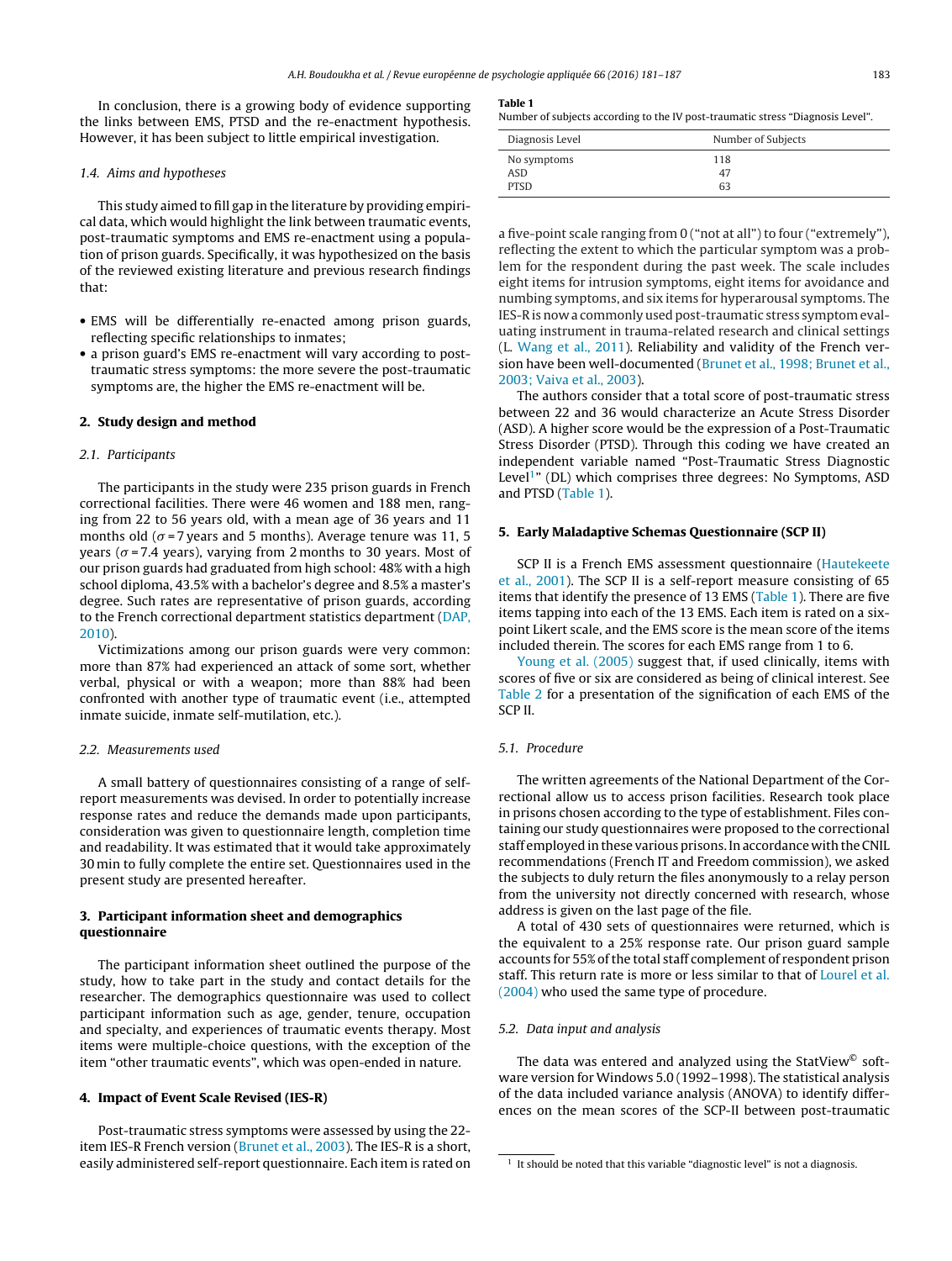#### <span id="page-3-0"></span>**Table 2** EMS description.

| Early maladaptive schemas    | Description                                                                                                                                                                        |
|------------------------------|------------------------------------------------------------------------------------------------------------------------------------------------------------------------------------|
| Abandonment/instability      | The perceived instability or unreliability of<br>significant others for emotional support and<br>connection.                                                                       |
| Mistrust/abuse               | The expectation that others will hurt, abuse,<br>humiliate, manipulate, or take advantage<br>intentionally.                                                                        |
| <b>Emotional deprivation</b> | The expectation that one's needs for<br>nurturance, empathy, and protection will not<br>be met by others                                                                           |
| Social isolation community   | The feeling that one is isolated from the world,<br>different from others, and/or not part of any                                                                                  |
| Dependence.                  | The belief that one is incapable of handling<br>day-to-day responsibilities competently and<br>independently                                                                       |
| Vulnerability to harm        | An exaggerated fear that an imminent and<br>unpreventable catastrophe (financial, natural,<br>medical, criminal) will strike at any moment.                                        |
| Enmeshment                   | Excessive emotional over involvement and<br>closeness with significant others at the<br>expense of full individuation                                                              |
| Failure                      | The belief that one is fundamentally<br>inadequate in areas of achievement compared<br>to peers.                                                                                   |
| Fear of losing control       | Fear of reacting impulsively and consequently<br>causing physical or psychological harm to<br>others.                                                                              |
| Insufficient self-control    | The pervasive difficulty in exercising sufficient<br>self-control and frustration tolerance to<br>achieve one's goals, as well to restrain<br>expression of feelings and impulses. |
| Self-sacrifice               | The excessive focus on meeting the needs of<br>others at the expense of one's own gratification                                                                                    |
| Emotional inhibition         | The belief that one must inhibit spontaneous<br>emotions and actions, often to avoid<br>disapproval by others or feelings of shame.                                                |
| Unrelenting standards        | The belief that one must strive to meet very<br>high internalized standards of behavior and<br>performance                                                                         |

stress symptoms groups and post-hoc analysis for exploring the directions of such relationships.

### **6. Results**

## 6.1. Prison Guard EMS re-enactment analysis

ANOVA shows a significant difference in the prison guards' early maladaptive schemas:  $F_{(12; 232)} = 104.348; \exists p < 0.001; \Box^2 = 0.31$ ([Fig. 1\).](#page-4-0)

Bonferroni/Dunn post-hoc test indicates that:

- the "Mistrust" EMS is significantly more activated than the other EMSs (systematically  $p < 0.0001$ );
- except for the "social isolation community" EMS, the "Dependence" EMS is significantly less activated than the other EMS (at least  $p < 0.006$ );
- two clusters of EMSs do not differentiate from each other. The first comprises "Self-Sacrifice-Abnegation", "Unrelenting Standards" and "Attachment" EMS and the second cluster contains "Enmeshment", "Emotional Deprivation", "Vulnerability To Harm" and finally "Abandonment".

## 6.2. Post-traumatic stress "Diagnosis level" impact on EMS re-enactment analysis

ANOVA indicates a significant EMS re-enactment differentiation according to the post-traumatic stress "Diagnosis Level" (no symptoms, ASD and PTSD):  $F_{(12;225)} = 1,849; \ p = 0.007; \ \Box^2 = 0.13.$ 

Post-Traumatic Stress "Diagnosis Level" significantly impacts the intensity of EMS re-enactment ([Fig. 2\).](#page-4-0)

In addition, the Bonnferroni/Dunn post-hoc test shows that subjects with PTSD "diagnosis level" report a systematically more intense EMS re-enactment than subjects with no post-traumatic symptoms (for each case  $p < 0.016$ ). Subjects with ASD "diagnosis level" also report a higher EMS re-enactment than subjects with no post-traumatic symptoms (for each case  $p < 0.016$ ), except for "Mistrust", "Attachment" and "Unrelenting Standards" EMSs.

## **7. Discussion**

#### 7.1. Prison: a mistrust re-enactment?

The first report relates to the preeminence of the activation of the "mistrust" EMS in our sample. In Young's work [\(Schmidt](#page-6-0) [et al., 1995; Young, 1990; Young et al., 2005\),](#page-6-0) this refers to attitude characterized by an avoidance of relationships with others for fear of being betrayed or misled. The expectations that others will hurt, abuse, humiliate, manipulate, or take advantage of one intentionally. As we hypothesize, it seemed that prison and specifically inmates-to-guard relationships, differentiate EMS reenactment among prison guards.

Is it really surprising? Relationships between guards and inmates explain. in part, such a result ([Chauvenet et al., 1994;](#page-5-0) [Desombre, 2004\).](#page-5-0) As a matter of fact, these interactions primarily originate from a hostile and asymmetrical environment [\(Blitz et al.,](#page-5-0) [2008\).](#page-5-0) The prison guards are responsible for keeping the inmates in prison but the inmates' first wish is to escape prison. Consequently, this core opposition between inmates and prison guards' objectives leads the guards to suspect that any of the inmates' behavior is an attempt to escape their control [\(Bond and Lee, 2005\).](#page-5-0) These relationships could reinforce mistrust or suspicion against inmates. To our minds, the process appear to be located in a conscious part of the mind (cognition or thought such as "an inmate is an enemy") and behaviors ("I won't speak with inmates if it is not necessary").

What is more surprising is that these relationships and the prison atmosphere seemed to impact core psychological structures such as the EMS. EMSs are more unconscious than conscious thought or behavior. We would expect that prison guards "consciously" express the lack of trust they have for inmates. Mistrust EMS re-enactment mean that mistrust EMS is already enacted among prison guards.

How can we explain this result? We think that prison guards are specifically selected based on particular psychological criteria. They are employed in prison settings because of their ability to holdoff inmates ([Boudoukha et al., 2003\).](#page-5-0) The generalized environment of mistrust and the difficult implementation of communication helps tinge any social relations with negativism, and with the habitual "stand-offs" along with a deep-rooted cynicism [\(Ulmer,](#page-6-0) [1992\).](#page-6-0) Moreover, this day-to-day work with inmates develops and reinforces conscious "mistrust" attitudes. That conscious set of behaviors and cognitions directed to inmates is progressively spread to others in a more unconscious way ([Boudoukha et al.,](#page-5-0) [2005\).](#page-5-0)

We can metaphorically use the idea of contamination. This assimilation of prison world values acts as a re-enactment of an EMS. This is only possible if the existing EMS are still acceptable as valid representations of the world and others ([Elwood et al., 2009\).](#page-5-0)

#### 7.2. Vulnerability among prison guards

Traumatic events are frequent in prison. Prison guards in our sample show a high level of post-traumatic stress symptoms.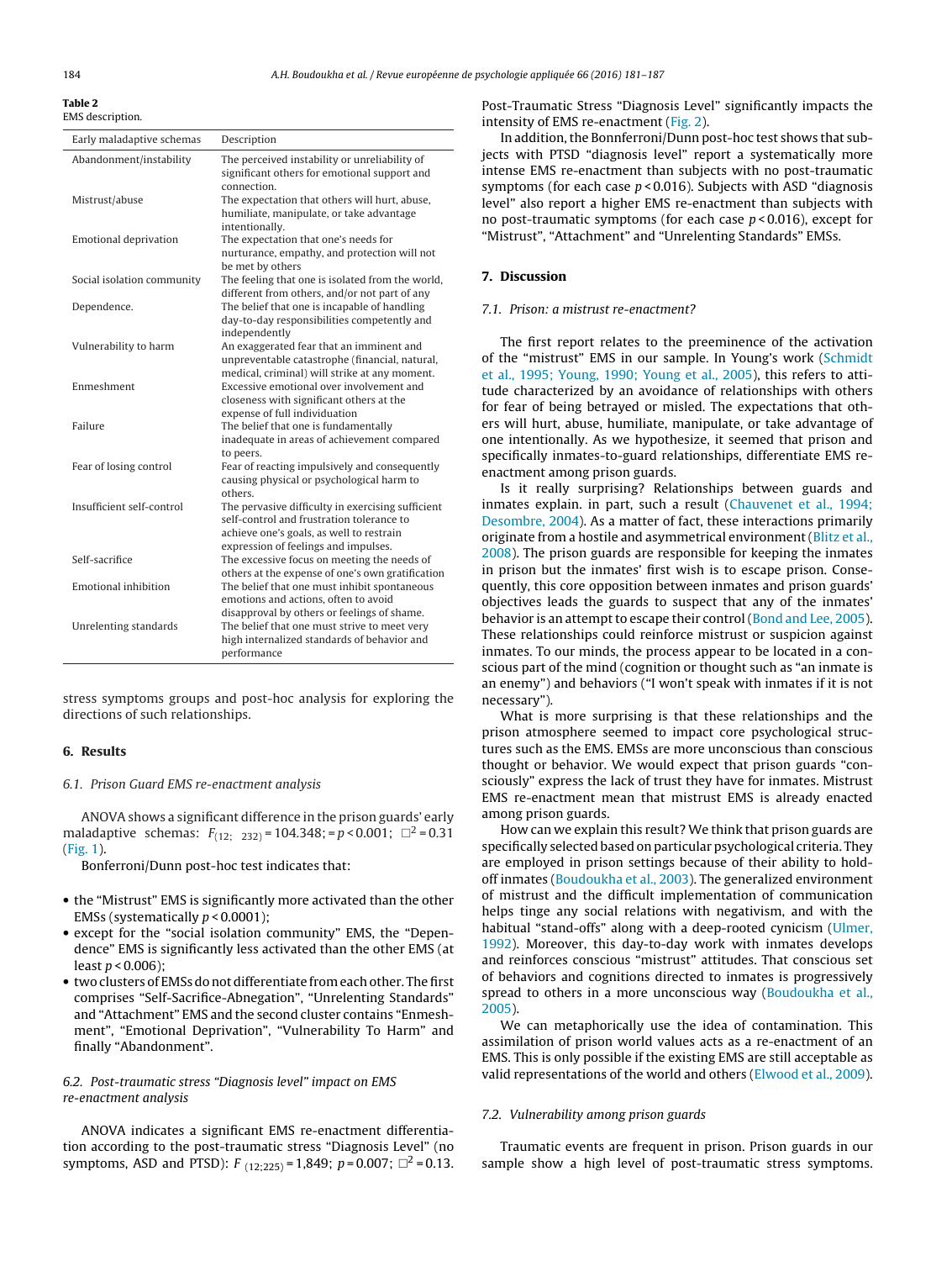<span id="page-4-0"></span>

**Fig. 1.** Prison guard EMS activation level.

This result is interesting, because if traumatic event exposition is common among high-risk populations, prevalence of PTSD is less frequent [\(Nemeroff et al., 2006\).](#page-6-0) It has been suggested that the ambivalent or negative attitudes displayed by certain sections of the US community after demobilization was a major factor in determining the high rates of PTSD in Vietnam veterans ([Klein](#page-5-0) [and Alexander, 2009\).](#page-5-0) We think that suspicious and mistrustful guard-to-inmate attitudes act the same way. More specifically, guard-to-inmates' relationships spread throughout all kinds of relationships, leading to a lack of social support... The problem is that social support has a strong association with the development and progression of PTSD.

Moreover, results show a rise in the EMS re-enactment among the subjects with PTSD "diagnosis level" compared to the subjects

with no post-traumatic symptoms as measured by IES-R. Schemas are said to be stable, hardly modifiable structures [\(Hautekeete,](#page-5-0) [1998; Rusinek et al., 2004\).](#page-5-0) How can we conceptualize the impact of a traumatic event, leading to PTSS on an EMS?

Schema theoreticians such as [Rothbart \(1981\)](#page-6-0) proposes the "Conversion model". It describes a "catastrophic", relatively abrupt change mechanism when the more usual schemas are confronted with a minimal number of highly improper and projecting critical cases. Traumatic event confrontation and PTSD development seem to explain this intense EMS re-enactment among prison guards. Nevertheless, it should be noted that with regard to the analysis of the EMS, we do not notice a completely different EMS organization whether subjects report no PTSD symptoms "diagnosis level" or ASD or PTSD "diagnosis level". The "Diagnosis Level" produces



**Fig. 2.** EMS activation according to the post-traumatic stress "Diagnosis Level".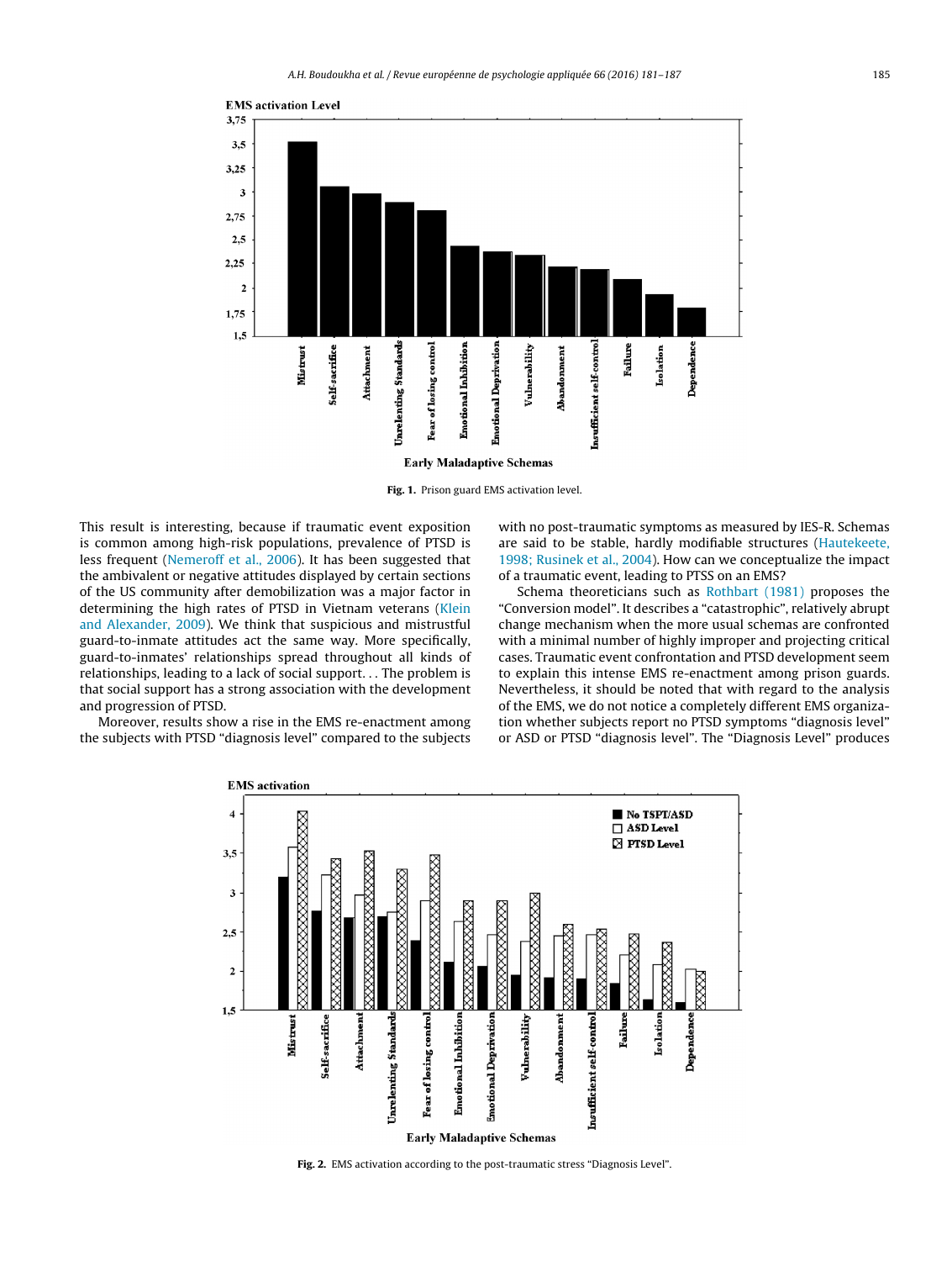<span id="page-5-0"></span>an effect on schema activation, but the schema profile remains the same.

Foa and Rothbaum (1998) confirm Janoff-Bulman's hypothesis (1992) by proposing that the traumatic events will break the prior schemas and will lead to a constellation of intrusion and avoidance symptoms. They especially specify that such a conceptualization of PTSD appearance and development supposes that pre-traumatic schema contents are completely incompatible with what the event implies. The authors, however, emphasize the fact that not all the subjects have schemas inevitably opposed to or incompatible with the traumatic event (Foa et al., 1989). For many subjects, before the traumatic event, the world is already conceptualized as dangerous and unpredictable and/or they themselves see themselves as inefficient and worthless [\(Paunovic and Öst, 2001\).](#page-6-0) Thus, Foa and Rothbaum (1998) propose that PTSD develops because the traumatic event will spark the vision of oneself as an extremely unskilled being, and of the world and others as extremely dangerous.

This postulate makes it possible for the authors to respond to the empirical evidence on PTSD vulnerability factors suggesting that pre-traumatic psychological and psychiatric disorders can be reasonably associated with negative visions of the world and oneself (Brewin et al., 2000; Ozer et al., 2003; Rothbaum et al., 1992). With regard to the pre-traumatic schemas, Foa and Rothbaum (1998) echo the thesis of Janoff-Bulman (1992) which relates to the various types of pre-traumatic schema-assumptions and which differentiates between the conceptualization of oneself and of the world. They highlight two registers of core schemas in post-traumatic consequences, in opposition to the three clusters of Janoff-Bulman (1992).

In the first register, the world and others are considered completely dangerous, and in the second, the individual sees his or herself as completely worthless. In addition, Foa and Rothbaum (1998) propose that this two-core set of schemas will inevitably interact. In fact, if others and the world are perceived as dangerous, it is not possible for the victim to be protected, and thus he or she feels worthless and becomes vulnerable and fragile when faced with events.

## **8. Conclusion**

This research confirms (1) the traumatic impact of inmateon-guard attacks and (2) prison guard EMS re-enactment. EMS re-enactment such as "mistrust" could possibly explain French prison guards' complaints and psychological suffering. Senses of control and of justice are shattered by traumatic events and EMS re-enactment. Future research should investigate prison guards' beliefs in the "just world" (Hafer & Bègue, 2005; Lerner, 1980), and locus of control ([Przygodzki-Lionet et al., 2001\).](#page-6-0)

Moreover, it appears that suspicious relationships isolate guards from any potential help, as personal relationships are avoided. Prison guard EMS re-enactment creates thoughts about the "malevolent aspect of the world and others", which reinforces mistrust and keeps the related EMS re-enacted. This type of explanation is validated, for example, by Bamber's work (Bamber and McMahon, 2008).

Finally, psychological help for prison guards is necessary, but not only following a traumatic event (Brillon, 2005). Psychotherapy should probably address prison guards' expressions of their feelings and focus more on changing their relationships with inmates to prevent psychological disorders (C.E.A. [Wang et al., 2010\).](#page-6-0)

#### **Disclosure of interest**

The authors declare that they have no conflicts of interest concerning this article.

#### **References**

- APA, 2004. Practice guideline for the treatment of patients with Acute Stress Disorder and Posttraumatic Stress Disorder. American Psychiatric Association, Washington.
- APA, 2003. DSM-IV-TR : manuel diagnostique et statistique des troubles mentaux, 4e Ed. Masson, Paris (J. D. Guelfi, Trans.).
- Bamber, M., McMahon, R., 2008. Danger–early maladaptive schemas at work! The role of early maladaptive schemas in career choice and the development of occupational stress in health workers. Clinical Psychology and Psychotherapy 15 (2), 96–112.
- Blitz, C.L., Wolff, N., Shi, J., 2008. Physical victimization in prisons: the role of mental illness. International Journal of Law and Psychiatry 31 (5), 385–393.
- Bond, G.D., Lee, A.Y., 2005. The darkest side of trust: validating the generalized communication suspicion scale with prison inmates. Personality and Individual Differences 38 (6), 1429–1438.
- Boudoukha, A.H., Garay, D., Thomas, D., Tremlet, C., Maciejewski, S., 2003. Analyse psychopathologique des profils de surveillants de prison : selection des candidats lors des recrutements. Psychologues de la Direction Régionale des services pénitentiaires de Lille, pp. 4.
- Boudoukha, A.H., Hautekèete, M., Georget, S., Lortioux, N., 2005. Influence du milieu de travail sur les schémas : exemple des surveillants de prison. Journal de Thérapie Comportementale et Cognitive 15 (Supplement 1), 15–115.
- Brewer, W.F., Nakamura, G.V., 1984. The nature and function of schemas. In: Wyer, R.S., Srull, T.K. (Eds.), Handbook of social cognition, 1. Erlbaum, Hillsdale, New Jersey, pp. 119–160.
- Brewin, C.R., Andrews, B., Valentine, J.D., 2000. Meta-analysis of risk factors for posttraumatic stress disorder in trauma-exposed adults. Journal of Consulting and Clinical Psychology 68 (5), 748–757.
- Brillon, P., 2005. Comment aider les victimes souffrant de stress post-traumatique : guide à l'intention des thérapeutes. Les éditions Quebecor, Montréal.
- Brunet, A., King, S., Weiss, D.S. (1998). Version française de l'Impact of Event Scale revised. Unpublished manuscript.
- Brunet, A., St-Hilaire, A., Jehel, L., King, S., 2003. Validation of a French Version of the Impact of Event Scale-Revised. Can J Psychiatry 48 (1), 56–61.
- Cason, D.R., Resick, P.A., Weaver, T.L., 2002. Schematic integration of traumatic events. Clinical Psychology Review 22, 131–153.
- Chauvenet, A., Orlic, F., Benguigui, G., 1994. Le monde des surveillants de prison. Presse Universitaire de France, Paris.
- DAP (2010). L'administration pénitentiaire en chiffres au 1<sup>er</sup> janvier 2010. Retrieved. From Ministère de la Justice.
- DAP, 2009. Bilan Social. Direction de l'Administration Pénitentiaire, Paris.
- Dalgleish, T., 2004. Cognitive approaches to posttraumatic stress disorder : the evolution of multirepresentational theorizing. Psychological Bulletin 130 (2), 228–260.
- Desombre, C. (2004). Entitativité et stratégies identitaires dans des relations intergroupes asymétriques : une application en milieu carcéral. Unpublished Doctorat, Lille 3, Villeneuve d'Ascq.
- Duburcq, A., Coulomb, S., Bonté, J., Marchand, C., Fagnani, F., Falissard, B., 2006. Étude épidémiologique sur la santé mentale des personnes détenues : Rapport final– Résultats des 3 phases de l'étude et synthèse (rapport). Ministère de la Santé (Direction Générale de la Santé) et Ministère de la Justice (Direction de l'Administration Pénitentiaire), Paris.
- Elwood, L.S., Hahn, K.S., Olatunji, B.O., Williams, N.L., 2009. Cognitive vulnerabilities to the development of PTSD: a review of four vulnerabilities and the proposal of an integrative vulnerability model. Clinical Psychology Review 29 (1), 87– 100.
- Foa, E.B., Rothbaum, B.O., 1998. Treating the trauma of rape: cognitive therapy for PTSD. Guilford Press, New York.
- Foa, E.B., Steketee, G., Rothbaum, B.O., 1989. Behavioral/cognitive conceptualizations of post-traumatic stress disorder. Behavior Therapy 20 (2), 155–176.
- Hafer, C.L., Bègue, L., 2005. Experimental research on just world theory: problems, developments and future challenges. Psychological Bulletin 131, 128–167.
- Hautekeete, M., 1998. Principes généraux des thérapies cognitives. In: Samuel-Lajeunesse, B., Mirabel-Sarron, C., Vera, L., Mehran, F., et al. (Eds.), Manuel de thérapie comportementale et cognitive. Dunod, Paris.
- Hautekeete, M., Ameerudden, R., Eraldi-Gackière, D., Baert, R., Rusinek, S., 2006. L'évolution des schémas inadaptés durant et après une cure TCC chez des patients alcooliques qui rechutent ou ne rechutent pas : contribution à la théorie des schémas. Journal de Thérapie Comportementale et Cognitive 16 (1), 16– 26.
- Hautekeete, M., Hautekeete-Sence, D., Rusinek, S., Graziani, P.L., Cordonnier, C., Humez, C. (2001). Le questionnaire de Schémas cognitifs forme adulte SCP II. Paper presented at the 29<sup>e</sup> Journée Scientifique de Thérapie comportementale et cognitive, Paris.
- Janoff-Bulman, R., 1992. Shattered assumptions: towards a new psychology of trauma. Free Press, New York.
- Janoff-Bulman, R., 2004. Posttraumatic growth: three explanatory models. Psychogical Inquiry 15 (1), 30–34.
- Klein, S., Alexander, D.A., 2009. Epidemiology and presentation of post-traumatic disorders. Psychiatry 8 (8), 282–287.
- Lerner, M.J., 1980. The belief in a just world: a fundamental delusion. Plenum Press, New York.
- Lourel, M., Gana, K., Prud'homme, V., Cerclé, A., 2004. Le burn-out chez le personnel des Maisons d'arrêt : test du modèle « demande–contrôle » de Karasek. L'Encéphale 30 (6), 557–563.